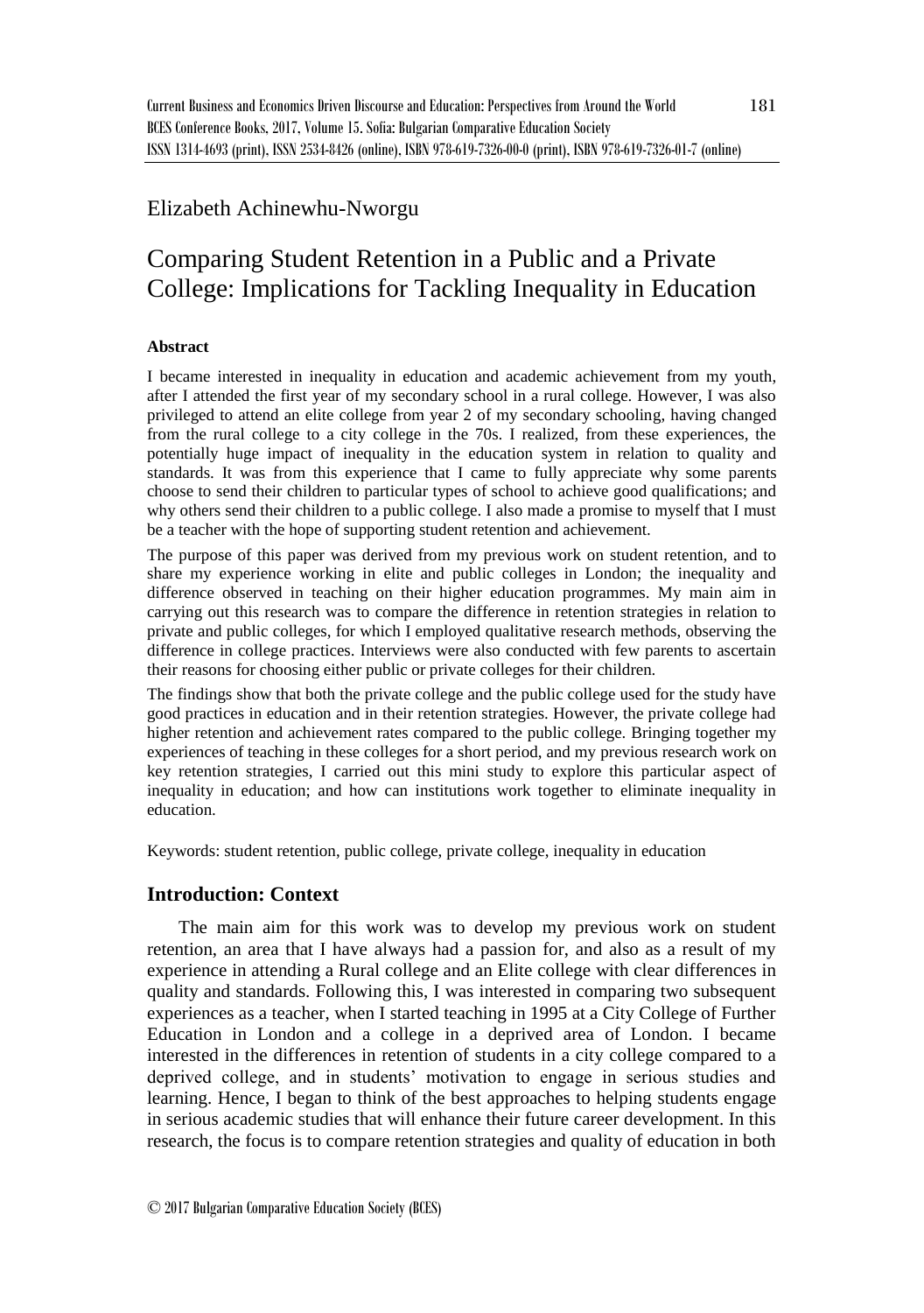public and private colleges based in inner city London. It will also raise the question as to why some rich parents choose to send their children to a private school as opposed to public school. It explored strategies that the business and law departments, where I taught on their higher education programmes, used in motivating students to engage in effective academic studies in both the private and public school settings.

#### **Literature**

There has been a body of research and literature focusing on students' retention and achievement with the main factors leading to it being identified. Many factors have been identified in the literature to contribute to students being retained to achieve academic success. The work of Cottrell (2003) identified different skills of success which students should implement in their studies to achieve the best results and the best degree at the end of their course of study. Student motivation was one of the factors that were identified to encourage students to achieve academic success; success is associated with high levels of motivation. This is in line with the thesis work of Achinewhu-Nworgu (2007) with motivation being one of the strategies for students' retention in FE colleges. For this reason, it is useful to be clear about what is likely to motivate students to aspire to achieve academic success.

Hawley and Rollie (2007) also support the argument that motivation and personal goals are factors that promote learning and student success. They commented that: "Motivational or affective factors as intrinsic motivation, personal goals, attributions for learning, and self-efficacy, along with motivational characteristics of learning tasks, play a significant role in the learning process" (p. 20). Others have also highlighted the importance of motivation in supporting student retention and success (Achinewhu-Nworgu, 2009; McGivney, 1996; Barwuah, Green & Lawson, 1997; Miller, 1990). Alongside motivation, it is also important to recognize the contribution of other factors such as students' prior educational experiences (Martinez, 1995); financial pressures on students (Swail, Reed & Perna, 2004); integration with other students within the college environment (Tinto, 1975; Swail, Reed & Perna, 2004); and demographic factors such as gender, age and ethnicity (Swail, Reed & Perna, 2004; Golden et al., 2002; McGivney, 1996).

Other factors identified in the literature to trigger off motivation to achieve a degree are aspirations for a career. Race (2007, p. 13) supports the idea that a good degree is essential for career and that studying a degree often puts students in a better chance of getting the best job and also graduates are likely to get paid at least a quarter more in terms of income as opposed to non-graduates.

The literature on poor academic success makes repeated reference to students' perceptions of teaching and learning as an important influence on their participation and decision to stay to complete a particular course (Morgan, 2001, p. 15), (Achinewhu-Nworgu, 2009), and therefore is an area if not effectively improved can have an impact on academic achievement and completion regardless of whether that is in private or public institutions. Martinez in his research on strategies promoting student retention and achievement identified tutoring and financial support as means to support students and leading to their success in education (Martinez, 1997, p. 63).

Khan (2006) discusses the need for people to understand their learning style. Most people have different learning styles, some are audio learners, some are visual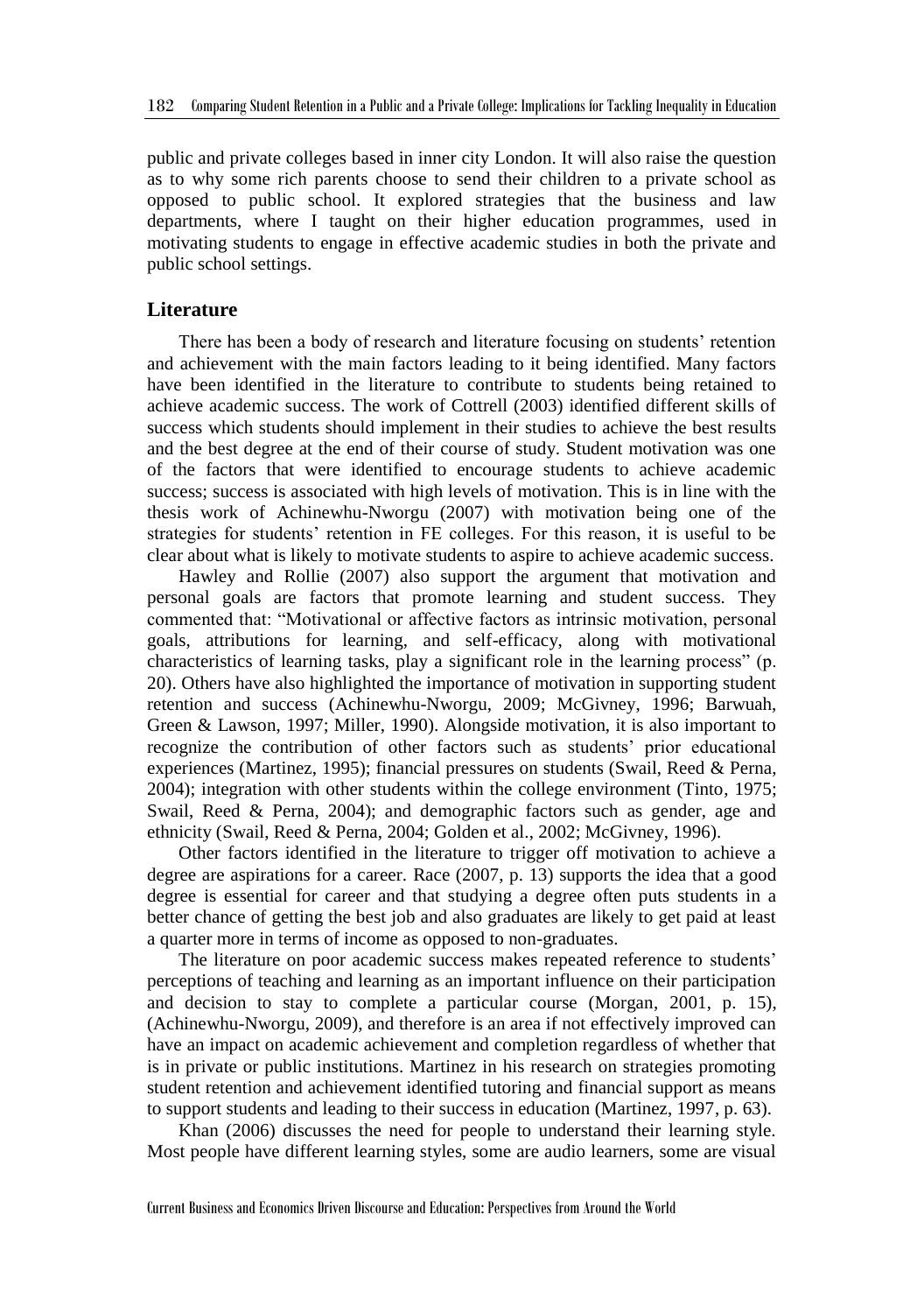learners, some enjoy learning through touching and feeling activities – it is essential that teachers recognise the need to address learning styles that can help students to be retained and hence achieve academic success. Having explored a brief literature on factors contributing to students' retention and achieving academic success; this small scale research study aims to compare and contrast the difference in students' motivation strategies in private and public colleges in inner city London and why parents decide to send their children to private colleges instead of public colleges. The research sought to address the following questions: Why is there inequality in the education system? Why do parents, chose to send their children to either a public or private college? What differences are there between public and private colleges in their approach to student retention? Are privately educated students more motivated to achieve academic success than the students in the public colleges? What are the implications for inequality in education?

The focus is to further explore these factors in details to ascertain how the students in private and public education institutions perceive the difference in their motivation to achieve academic success in either private or public colleges.

This work did not privilege one particular theoretical perspective, but drew upon a wide range of theories and research that has been applied in the area of issues around reasons why students are retained, achieve or do not achieve in certain institutions. As the mini research aimed to have a very practical focus on examining the difference students make in their studies being in a private college as opposed to a public college, it is important to link the practical issues to theoretical perspectives as the contributions made by the work of Cottrell (2003, 2005), Harrold (2006), Hawley and Rollie (2007), Swail, Reed and Perna (2004), Race (2007)), Yorke and Longden (2004). Achinewhu-Nworgu (2009), Tresman (2002), Martinez (1997, 2002), Johnston (2001), have all explored reasons why students are committed to their studies linked to institutional retention strategies. Attention also needs to be paid to the important connections between the different strategies which work together within a package of measures. Beatty-Guenter's (1994) work on different types of retention strategy – based around the four processes of '**sorting**', '**supporting**', '**connecting**' and '**transforming**'. This work offers a different way of looking at different factors contributing to students' academic achievement and I have applied this perspective in analysing my data gathering for this work.

My research therefore focused on comparing and contrasting the difference in students' retention strategies in private and public colleges in inner city London and why parents decide to send their children to private colleges instead of public colleges.

#### **Methodology**

The process of data collection for this research used a combined quantitative and qualitative approach that focused mainly on observation of the practice of education and comparing the difference between working in an elite college compared to a public college. This involved the planned use of two or more different kinds of data gathering and analysis of techniques, where 'what is importantly mixed… extends beyond the numerical/quantitative or narrative/qualitative character of the different methods used' (Greene et al., 2005, p. 274). In this approach, there is an attempt to integrate the different methods within a single framework and set of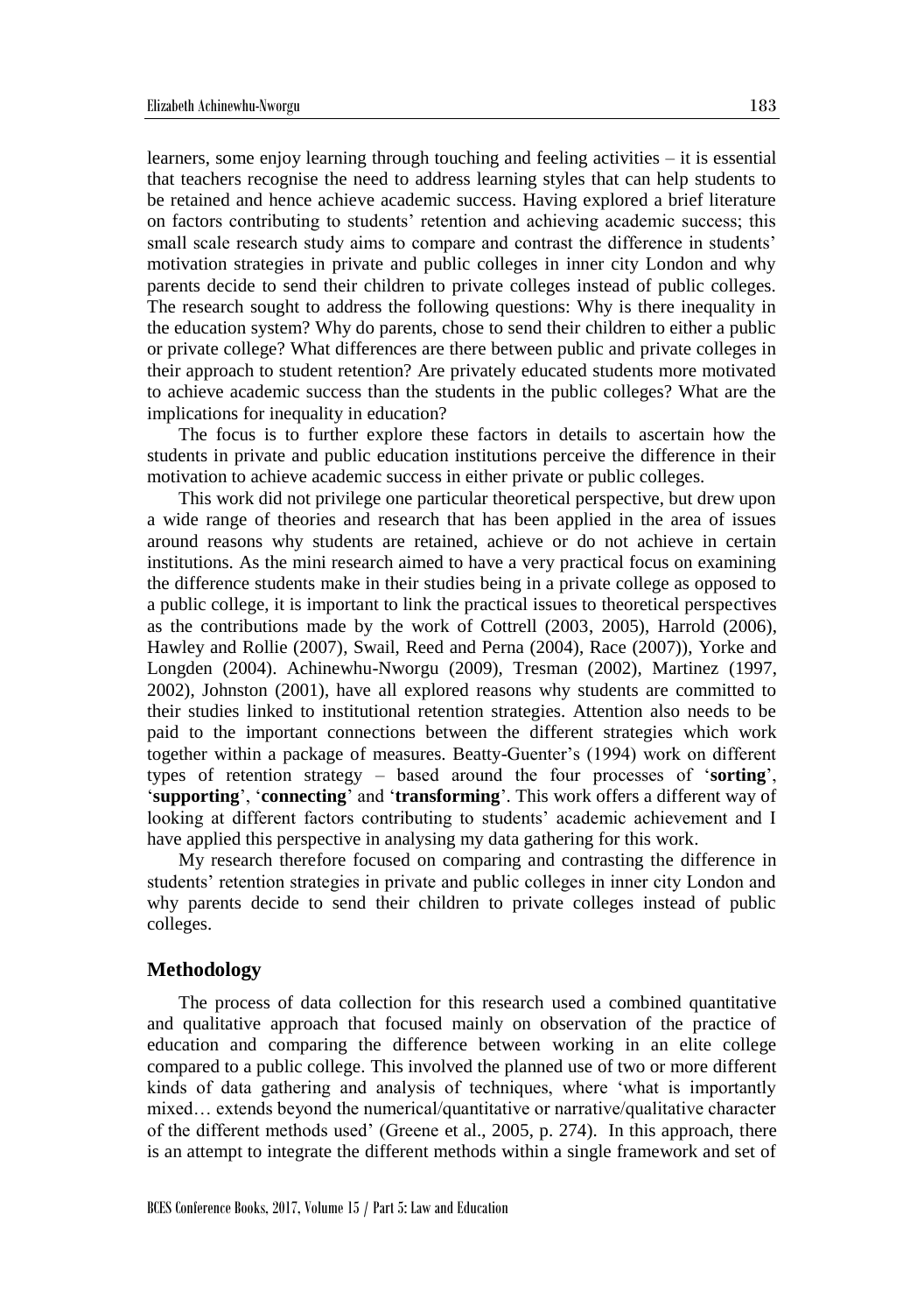priorities specified within the overall research design – although there are many different models for combining qualitative and quantitative methods and no 'right' way of doing this (Achinewhu-Nworgu, 2007; Punch, 2005). The value of combining methods is that it allows for the triangulation of data (Punch, 2005), recognises the similarities between qualitative and quantitative approaches (Blaxter et al., 2001), is less constraining than relying upon a single method (Morse, 2003, p. 195) and, crucially, strengthens the findings that are produced.

The work as indicated above mainly focused on participant observation of good education practices and the difference experienced, teaching in a private college compared to a public college. In additions, some parents' opinions were captured at parents' evenings and through other contacts. The research explored the quality of teaching and learning, students' motivation, support, the college environment and the difference in students' retention and achievement in both colleges.

Unfortunately, I was not able to directly explore students' perceptions on their motivation to study in a private college or public college. However, the length of periods stayed and what I observed of the group and institutions enabled my conclusion on the difference it makes to be in a private college compared to public college.

#### **Findings**

The findings of this work clearly identified the difference and inequality in educating children in private colleges compared to public; and also, the reasons why some students drop out without achieving academic success. Another point noted was that the quality of teaching and learning was found to be more intensive and academic than vocational in the private college compared to the public. Teachers have good attendance and punctuality records as well as the students; all the teachers are highly paid compared to public hence their motivation to deliver effective teaching and learning was very high, with high standards set for students' retention and achievement. Both the teachers and students were given good incentives, such as free breakfast and lunch, which motivated them to be punctual to lessons in the private college compared to the public college where teachers and students bought their own food. In terms of working environment in the case of private college, rooms were smaller but very cozy compared to the public college.

In the area of motivation, there is a big difference between students in the private college compared to students in the public college. Students in the private college were more disciplined, hardworking and have respect for teachers. In the terms of support, private students are more independent and dedicated to achieving compared to the public college. The findings in my observation, indicates that the quality of mathematics, English, science, arts and design teaching and resources are generally higher at private colleges than at public colleges.

Talking to a parent on why she chooses to send her daughter to a private college, she said:

*My daughter wants to study medicine; she needs good grades in science subjects to make it to medical school. We can afford her fees; she needs to come to a good school like this to achieve her grade. She is doing extremely well and we are very happy. You can't get what she is getting here in public school. We can tell the difference. However, she can be over worked here as the course demands.* (P1)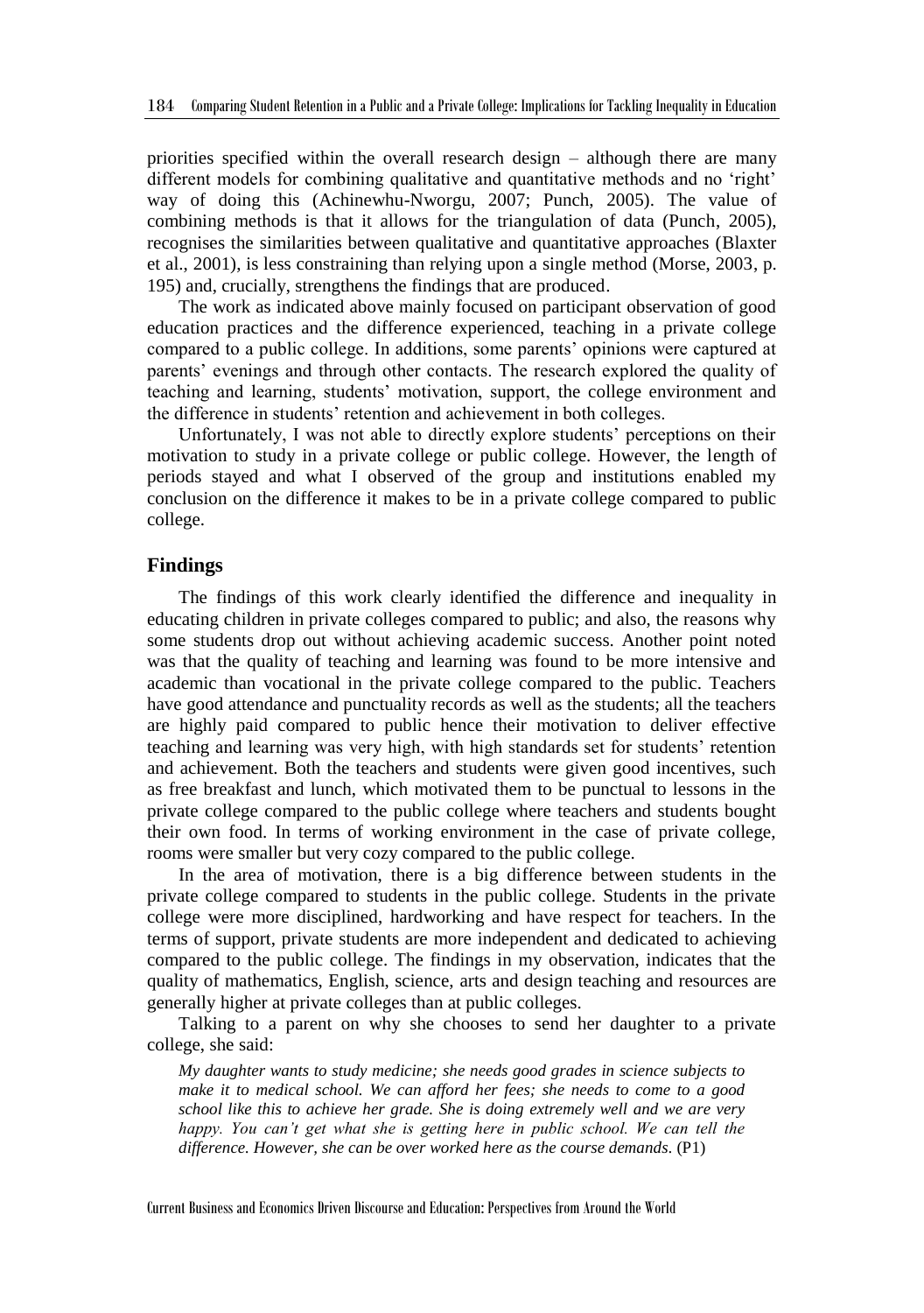Another parent reflected similar views on the advantages of private over public education:

*My son went to public school; he did not get the result he wanted to doing his dream course. However, our option was to bring him to this school for him to improve on his maths and English. We made the right choice which he really appreciates. There is a great difference. It cost money but more to gain in private school than public. I am not condemning the public school but there is a difference in his motivation, discipline and achievement.* (P3)

However, parents like the following, had found reasons to favour the public college over a private education:

*My son attends this college because it is a very reputable public school on top of the lead table. The problem here is getting in due to long queue. Why should I spend £60,000-£70,000 when he can get same in this college. I am very happy with his grades and performance so far. I am convinced that he will make it to the best university. He has to prove himself not because he is in private or public college. It depends also more on his motivation and dedication to achieve. That is my opinion.*  (P5)

*Sending my son to a private school was for him to be disciple and have the manner that will help him to achieve his career in Oil and Gas industry, his career dream. For us, sending him to private school was opposite because he missed all his friends and was never happy. He performed badly and was asked to repeat the whole year which costs £27,000 per year. I could not do it so he went back to public school and did very well in his maths and English. I believe that when a child is motivated to work hard and with good teaching, they will do well regardless of whether they are in public or private school. They also need the support of parents to guide them in the right direction which they make not fully get in college whether private or public.* (P6)

#### **Conclusion**

The finding of this mini research shows the difference between private and public school based on literature and findings from parents. The most important experience gained was the fact that, the private institutions are still seen as the best by the community and therefore can only be available to the rich parents. On the other hands, public school still remains for the working class and lower class.

Overall, the private college had better quality teaching and learning, with students and staff more motivated to achieve to a higher standard and successfully complete the courses of study. Not surprisingly, with all of the advantages and improved resources in the private college, student retention rates were considerably higher than in the public college. However, the comments of parents of public college students indicate that a private college education does not work for everybody, and that their children's happiness, retention and ultimately their academic success rested on a wider set of factors than resources and teaching and learning quality alone. In these cases, the *wider support and encouragement of the students' peer group and parents* were crucial to their motivation to succeed and complete their courses.

Whether teaching in a public or a private setting, this mini research underscores the importance of considering student retention in holistic way and looking at interrelated factors that can support student retention (Achinewhu-Nworgu, 2007).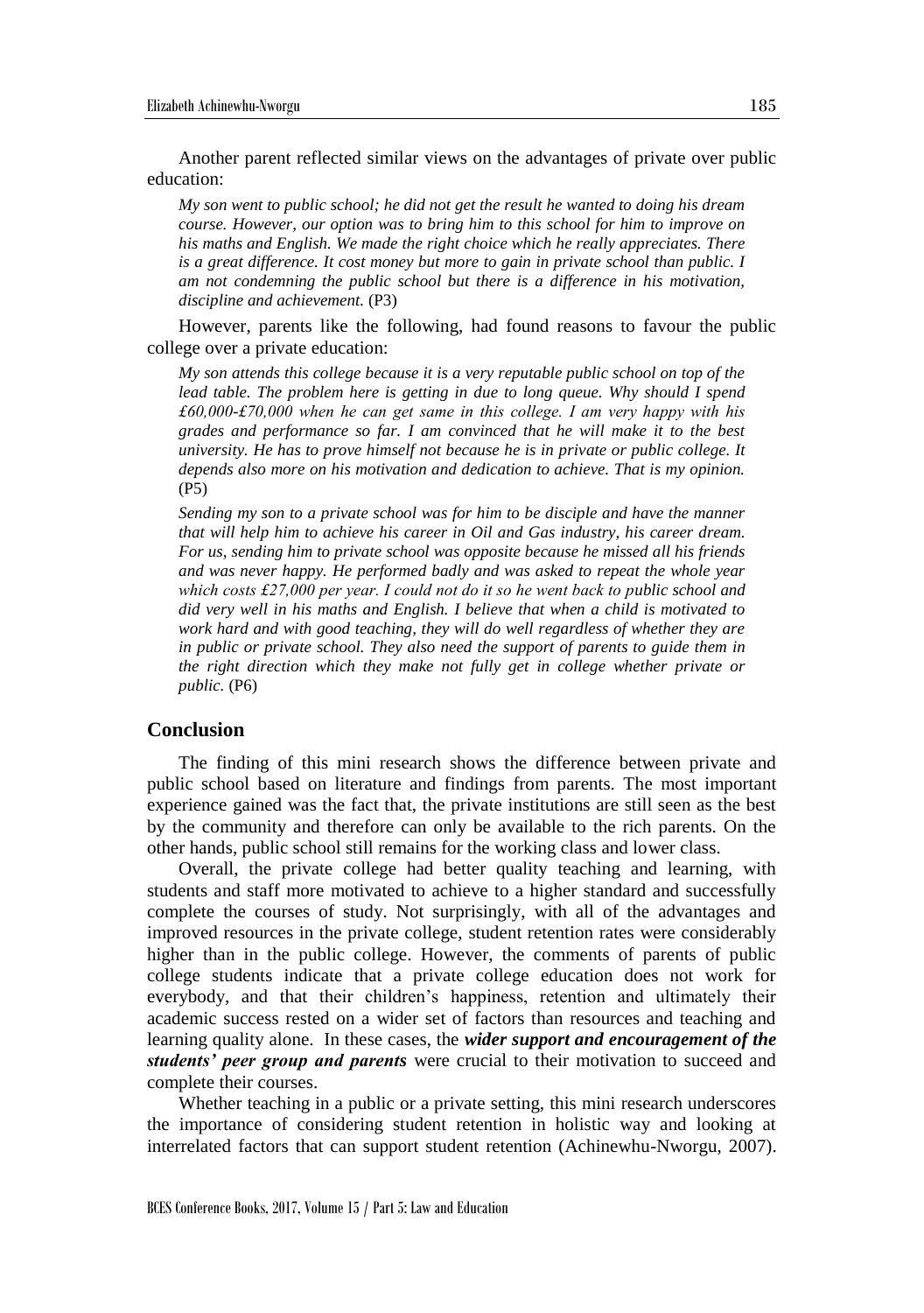We also need to look at how factors promoting or inhibiting student retention contribute to '**sorting**', '**supporting**', '**connecting**' and '**transforming**' the student. Superior teaching and learning, educational resources, and support facilities, clearly give a strong advantage to students in private colleges. But this can be compensated for, or offset, by the influence of friends, parents and other role models. Despite the inequality in resources and funding, there may be much to be gained for both private and public colleges in sharing good practices and approaches to supporting student retention, particularly those that develop holistic approaches and solutions. Joint CPD and sharing or practice between teachers from different types of institutions in this area could be extremely beneficial to both private and public based teachers and managers of education.

#### **References**

- Achinewhu-Nworgu, E. (2009): Motivation a strategy for promoting student retention in English Further Education Colleges. *Comparative Education, Teacher Training, Education Policy, Social Inclusion and Child Psychology*. BCES Conference Books, Vol. 7. Sofia: Bureau for Educational Services, 286-292.
- Barwuah, A., Green, M. & Lawson, L. (1997): *Additional Support, Retention and Guidance in Urban Colleges*. FEDA Report, Vol. 2, No. 4. London: FEDA.
- Beatty-Guenter, P. (1994): Sorting, Supporting, Connecting and Transforming: Retention Strategies at Community Colleges. *Community College Journal of Research*, 18(2), 113- 129.
- Blaxter, L., Hughes, C. & Tight, M. (2001): *How to Research*. 2<sup>nd</sup> Edition. Maidenhead: Open University Press.
- Cottrell, S. (2003): *Skills for success: The personal development planning handbook*. New York: Palgrave Macmillan.
- Gordon, G., Johnston, B. & Runcie, A. (2002): Undergraduate student retention at Strathclyde. Report to Senate, June 2002. http://www.mis.strath.ac.uk/publications/ local/senate/stud-retention.pdf (Accessed 12/03/2017).
- Greene, J. C., Kreider, H. & Mayer, E. (2005): Combining Qualitative and Quantitative Methods in Social Inquiry. In Somekh, B. & Lewin, C. (Eds.) *Research Methods in the Social Sciences* (pp. 274-281). London: Sage.
- Hawley, W. & Rollie, D. (2007): *The keys to effective schools: Educational reform as*  continuous improvement. 2<sup>nd</sup> Edition. Thousand Oaks, CA: Corwin Press.
- Johnston, V. (2001): Developing Strategies to Improve Student Retention: Reflections from the Work of Napier University's Student Retention Project. Paper presented at SRHE Conference, Cambridge. http://www.napier.ac.uk/qes/studentretentionproject/Documents (Accessed 12/03/ 2017).
- Khan, S. (2006): *Push for success*. London: Vermillion.
- Martinez, P. (1995): *Student Retention in Further and Adult Education: The evidence*. Blagdon: FEDA.
- Martinez, P. (1997): *Improving student retention: a guide to successful strategies*. London: Further Education Development Agency.
- Martinez, P. (2002): *Raising achievement at Level 1 and 2*. London: LSDA.
- McGivney, V. (1996): *Staying or Leaving the Course: Non-Completion and Retention of Mature Students in Further and Higher Education*. Leicester: NIACE.

Current Business and Economics Driven Discourse and Education: Perspectives from Around the World